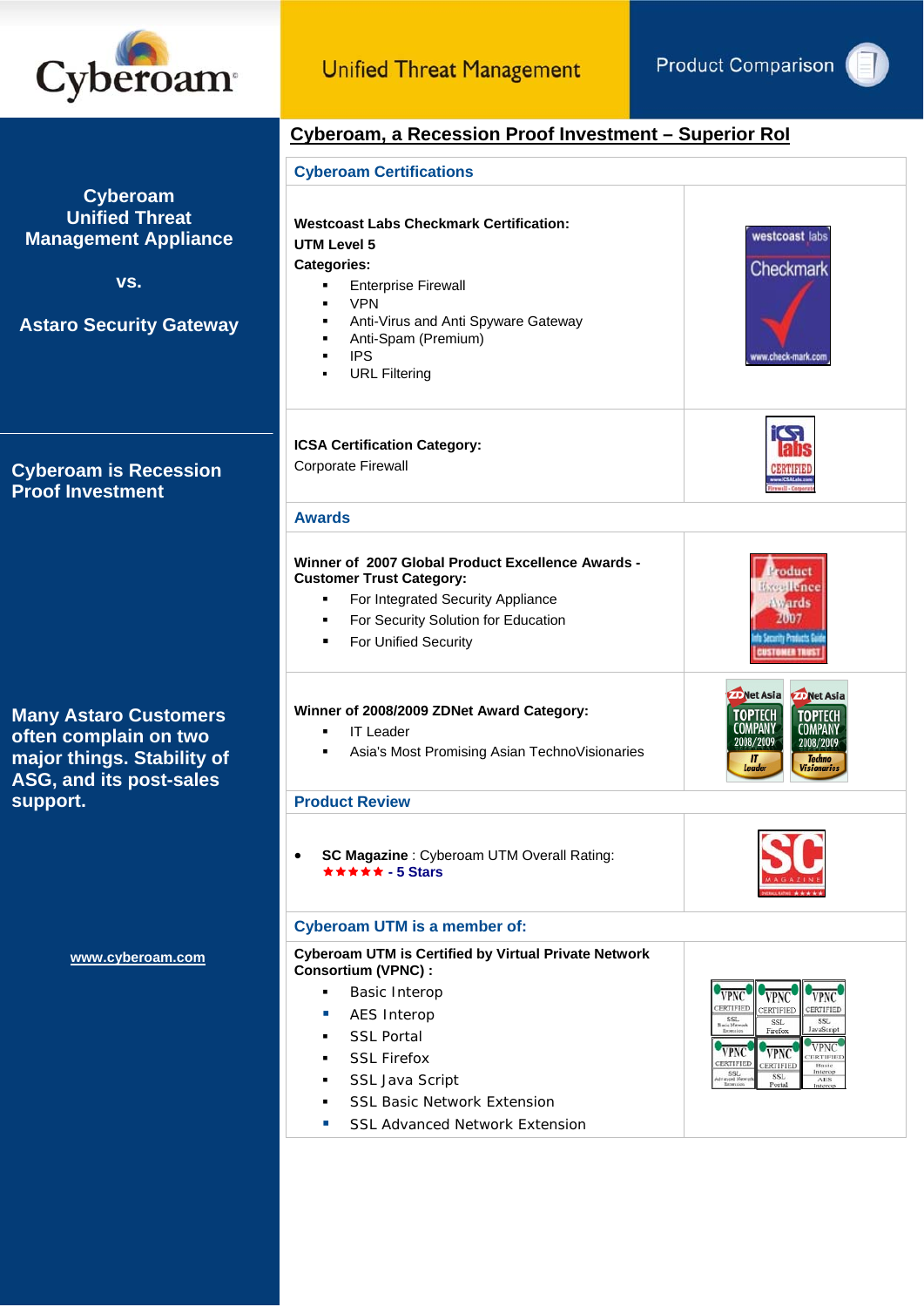# **Cyberoam: Superior RoI & Recession Proof Investment**

Cyberoam gives much higher Return over Investment, as compared to Astaro.

Below given are two graphical comparison of Firewall and IPS throughput in both the solutions per Euro. **Note**:

- **1.** While Cyberoam price is **inclusive** of 8x5 support, Astaro's prices **do not** include any kind of support. It costs extra to buy support.
- **2.** Cyberoam give its UTM throughput. UTM throughput is the throughput achieved when all the security features are enabled. Astaro only gives Intrusion Prevention System (IPS) throughput. Hence we have used Firewall and IPS Throughput of both the products for the comparison.

#### **Throughput to Price Ratio**

Below given is the Firewall and IPS Throughput per every EURO that you spend. This is a per model breakup. Based on this graph, it is amply clear that Cyberoam gives a huge advantage.

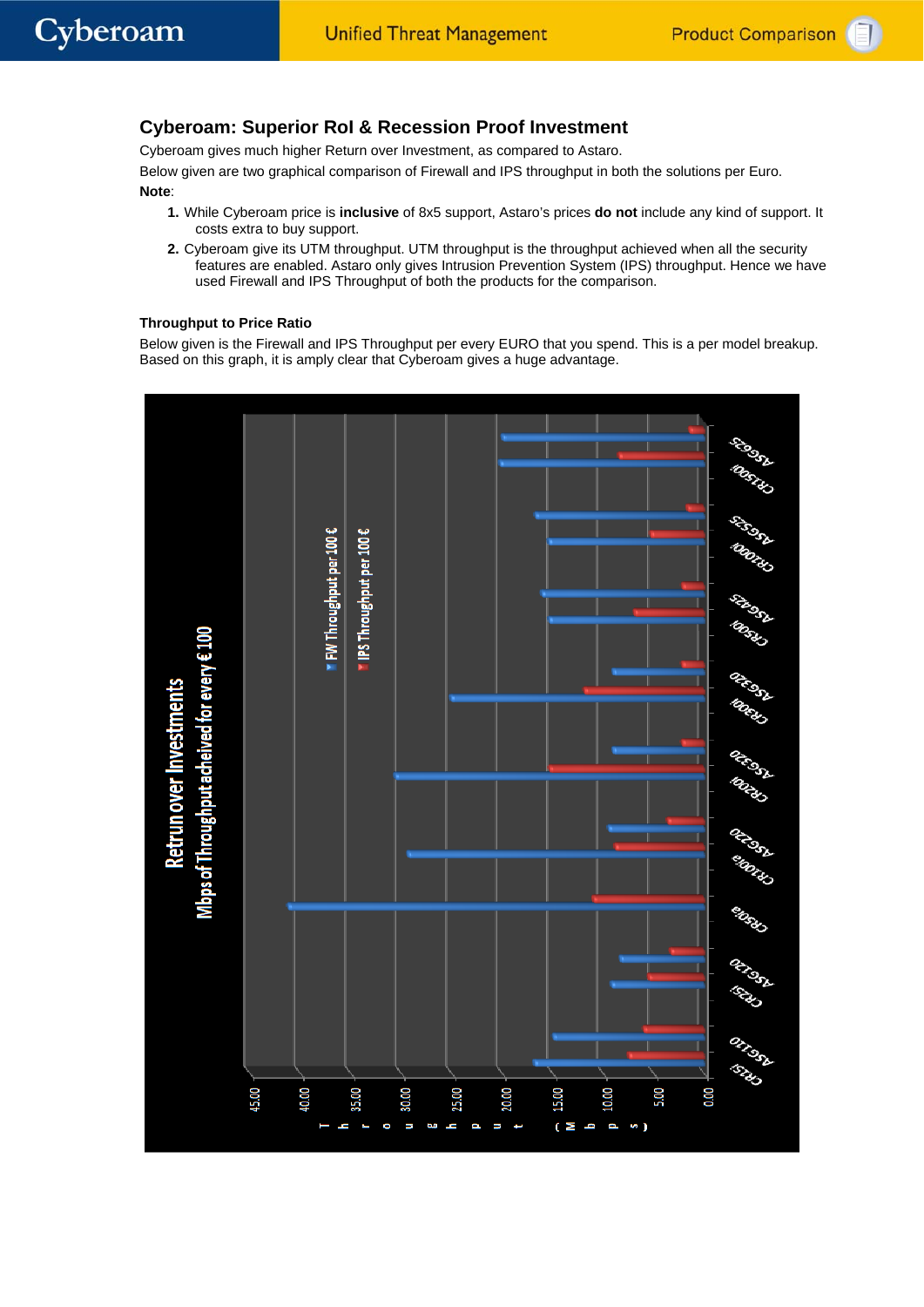

In a consolidated format – Average Return over investment, the result is given below. This is the average RoI over full appliance range of both the UTMs.

**Note:** Both the graphs have been placed separately in KB for your convenience.

# **Astaro's Shifting Anti Virus Alliance**

From Version 7.400 Beta, Astaro introduced Avira with Clam.

Before this, it used Authentium and Clam AV. This combination was a huge failure.

Cyberoam has Kaspersky since its inception.

#### *Identity and Quarantine*

| Cyberoam                                                                                                     | <b>ASG</b>                            |
|--------------------------------------------------------------------------------------------------------------|---------------------------------------|
| Identity based Anti Virus policies of Cyberoam<br>enables the administrator to formulate custom<br>policies. | No Identity-based Anti-Virus policies |
| Cyberoam can quarantine spam email and                                                                       | Does not quarantine infected files.   |
| malware infected mails and files.                                                                            | Only mails are quarantined.           |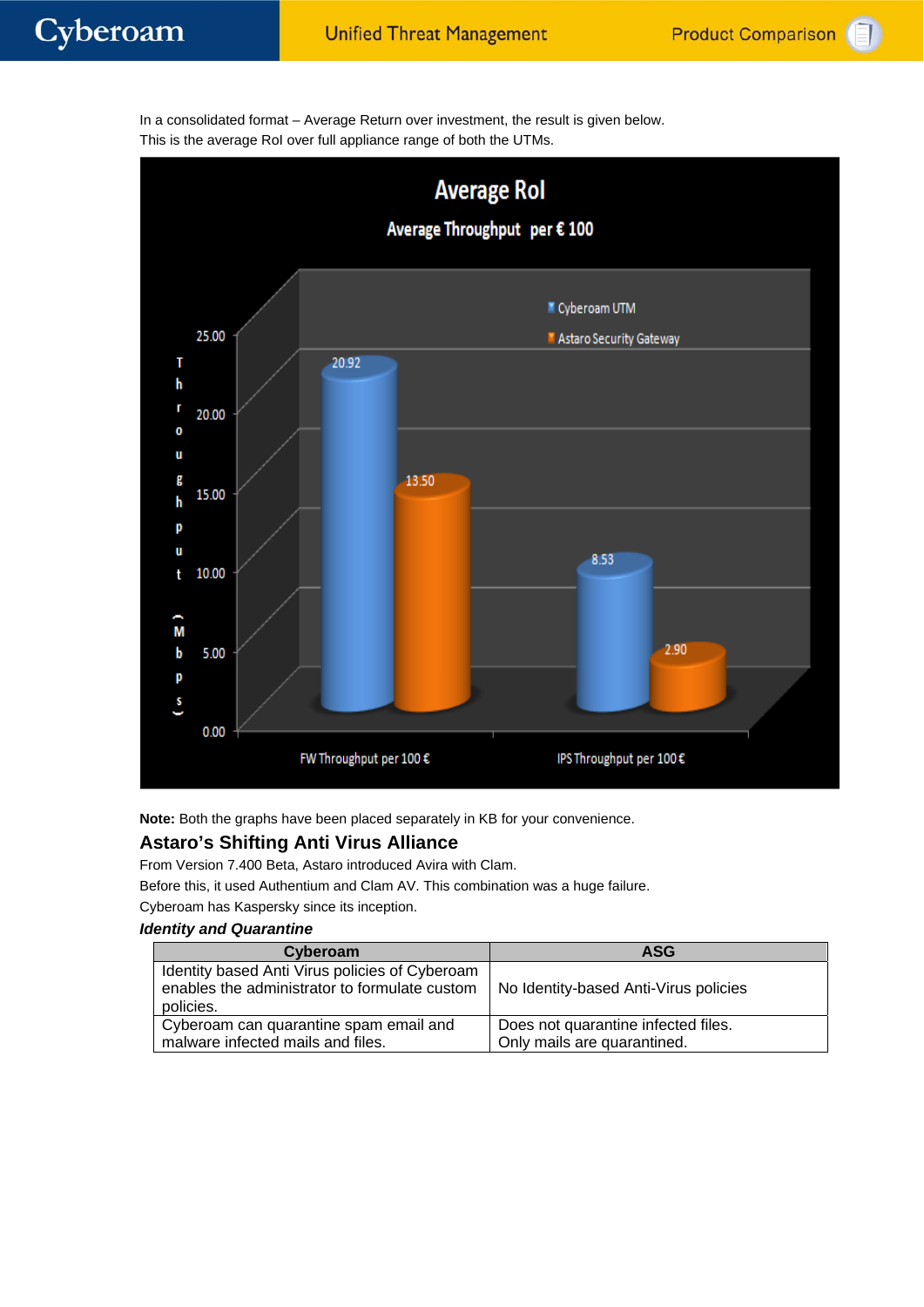# **Cyberoam's Virus Outbreak Detection: Minimizes the Window of Vulnerability**



Cyberoam provides proactive protection against new email-borne virus outbreaks, hours before the signatures are released. It has introduced the proactive virus detection technology which detects and blocks the new outbreaks immediately and accurately.

It provides a critical first layer of defense by intelligently blocking suspicious mail during the earliest stage of a virus outbreak.

In spite of having dual Anti Virus engines, Astaro does not have this feature.

# **Anti Spam Comparison**

Cyberoam and ASG both use Recurrent Pattern Detection™ technology. Astaro has introduced RPD much after Cyberoam. In spite of using similar technologies, there are a few distinct Cyberoam advantages listed below

| Cyberoam                                                                                                    | <b>ASG</b>                           |
|-------------------------------------------------------------------------------------------------------------|--------------------------------------|
| Scans SMTP, POP3 and IMAP                                                                                   | Does not supports IMAP               |
| Cyberoam's Identity based Anti Spam policies<br>enable the administrator to formulate granular<br>controls. | No Identity-based Anti Spam policies |
| Provides Mail Management features like<br>Transparent Mail Copy and Mail Redirection.                       | No such features are supported.      |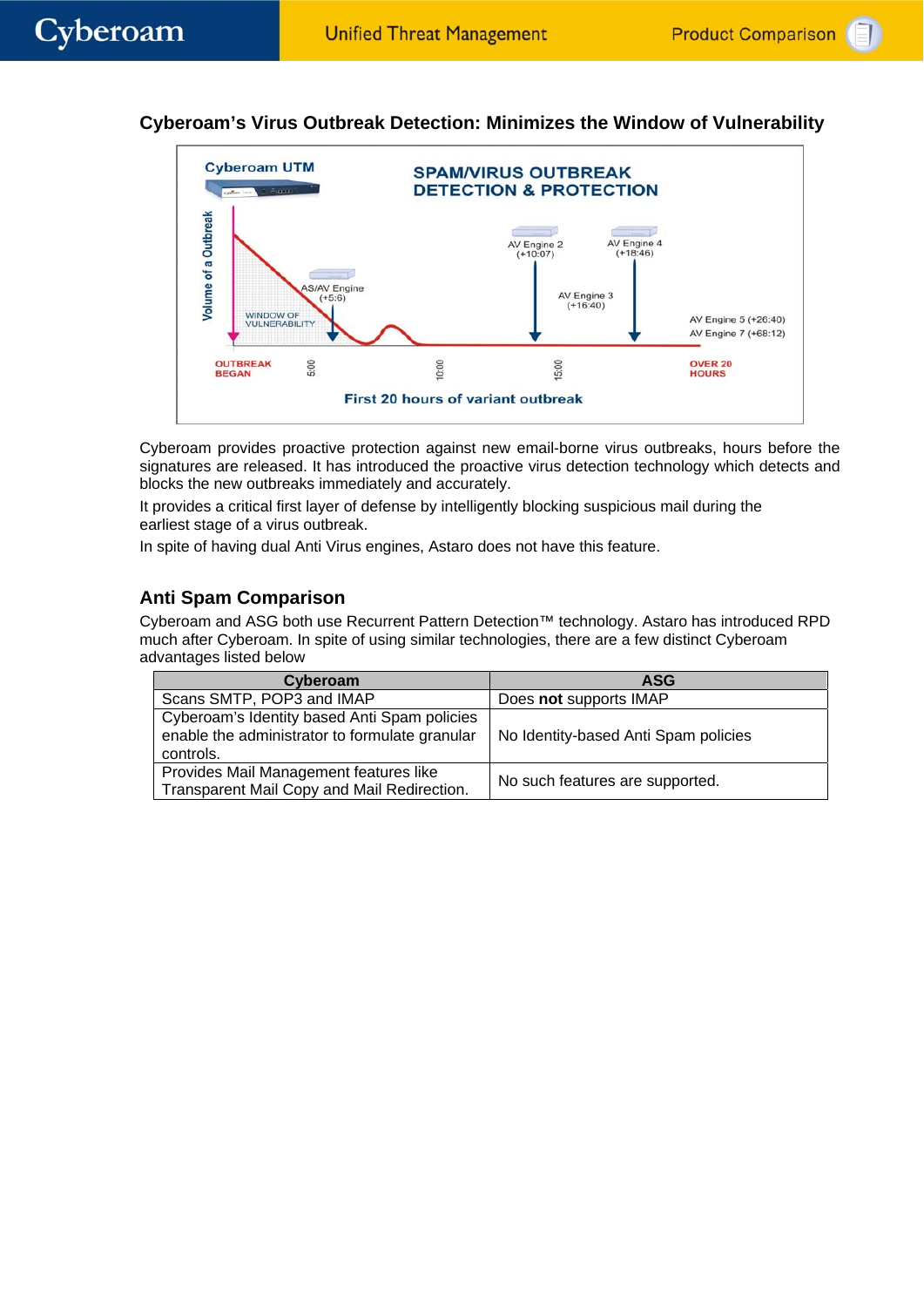# **Cyberoam's Cynosure - Identity:**

| Cyberoam                                        | ASG           |
|-------------------------------------------------|---------------|
| Firewall<br>$\bullet$                           |               |
| Gateway Anti-Spam                               |               |
| Intrusion Detection and Prevention<br>$\bullet$ |               |
| Gateway Anti-Virus                              | Web Filtering |
| Web Filtering                                   |               |
| <b>Bandwidth Management</b><br>$\bullet$        |               |

Identity as a security parameter means using an end user's identity, the administrator can create a granular security policy.

Cyberoam also uses IP Address, Service, MAC address and Time Schedule as security parameters. This lends unparallel flexibility to configure business friendly security policies.

Identity-based security and network access management deals with identifying and securing individuals in a system (such as a network, or an enterprise) by controlling their access to resources within the system by associating user rights and restrictions with their established identity.

Cyberoam UTM's identity-based security and network access management paradigm offers extensive visibility and perfect controls over the network traffic even in DHCP and Wireless environments through its granular policies.

# **Cyberoam's Automated SSO**

Cyberoam's Automated Single Sign On ensures that the end user logs on to the UTM appliance transparently when he logs into his computer. Once logged-in, the user can safely use all the permitted protocols while the usage are monitored and logged. There are no exceptions and hidden limitations.

#### **ASG's Browser Dependent Limited SSO**

ASG's SSO is "only guaranteed to work with Internet Explorer. When used in this mode, clients must have specified the HTTP proxy in their browser configuration." (Quoted from ASG's Online Help) Further the online help states: "the proxy cannot handle FTP and HTTPS requests in this mode." So the SSO is only applicable for HTTP over IE browser. For all other protocols, specific firewall rules have to be created to accommodate them.

"To support such traffic, you must either use a different mode or enter an explicit packet filter rule allowing them." ASG's Online Help states

#### **No Pharming Protection in Astaro**

Pharming leads unsuspecting users to look alike malicious sites which foxes the user to unknowingly divulge personal information which is later used to financial gains.

| Cyberoam                                                                                                                                                                        | <b>ASG</b>             |
|---------------------------------------------------------------------------------------------------------------------------------------------------------------------------------|------------------------|
| Cyberoam verifies every surfing request<br>with a preconfigured DNS server, to<br>ensure that an end user's sabotaged host<br>file does not redirect him to a Pharming<br>site. | No Pharming Protection |

## **Cyberoam's Tunable IPS Policies**

| Cyberoam                                                                                                        | ASG                                         |
|-----------------------------------------------------------------------------------------------------------------|---------------------------------------------|
| Cyberoam supports identity based IPS<br>policies.                                                               | No customization possible.                  |
| Cyberoam supports multiple IPS<br>policies, i.e. different IPS policies for<br>users and different for servers. | ASG offers only inflexible blanket policies |
| Cyberoam supports custom signatures.                                                                            | No support for custom signatures            |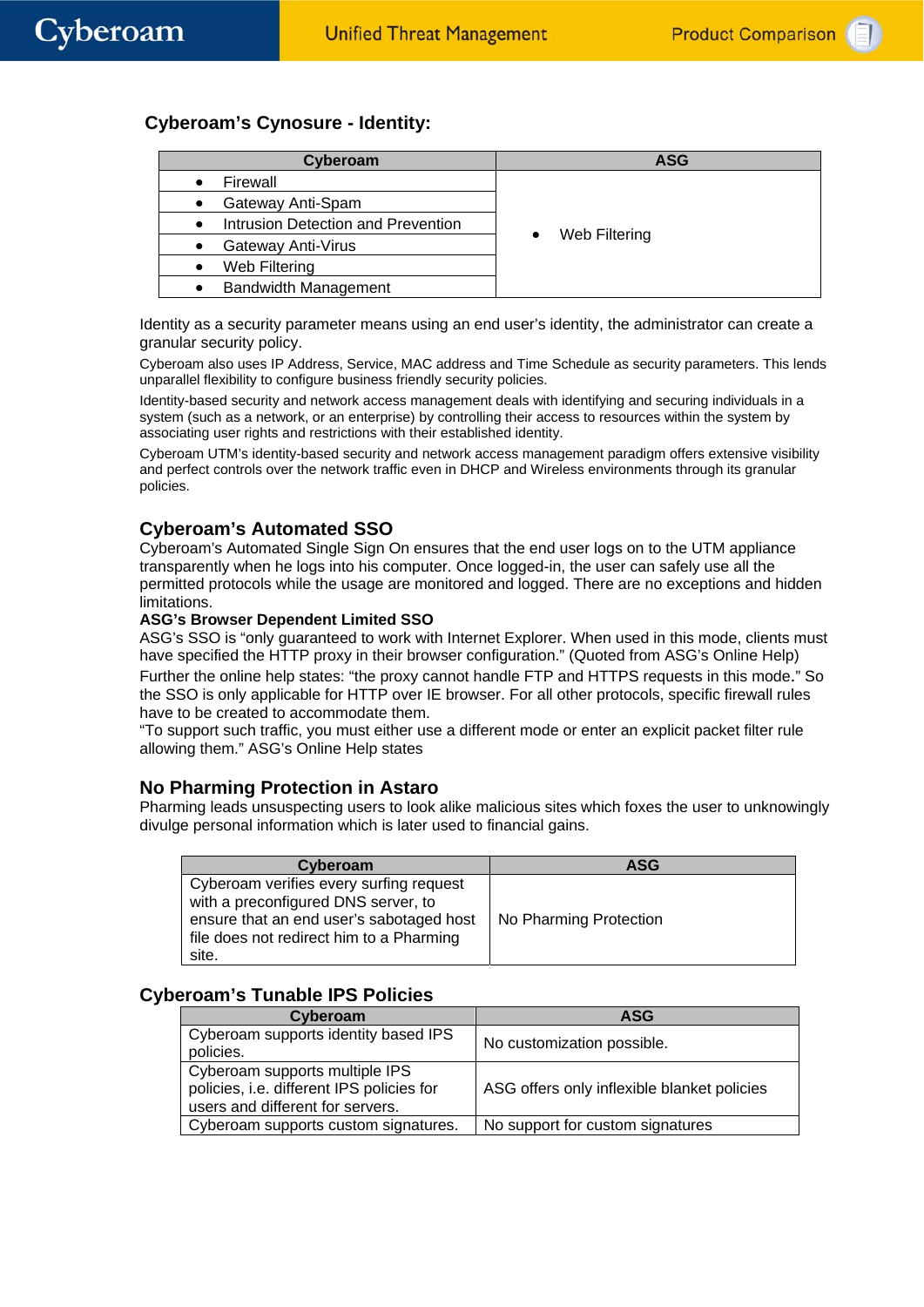# **Cyberoam's Fusion Technology Driven UTM**

How would you configure a custom anti-spam and anti-virus policy applicable through firewall for a particular user? In Fusion technology driven Cyberoam, go to the firewall. It has a central control over all the member security solutions.

| <b>Edit Firewall Rule</b>                                                                                                                          | Dashboard                         | Wizard<br>Console<br>Support  | Cyberoam |
|----------------------------------------------------------------------------------------------------------------------------------------------------|-----------------------------------|-------------------------------|----------|
|                                                                                                                                                    |                                   |                               |          |
| <b>Matching Criteria</b>                                                                                                                           |                                   |                               |          |
| Source *                                                                                                                                           | LAN<br>Ÿ.                         | VoipDevices<br>×              |          |
| $\Box$ Check Identity                                                                                                                              | Select User/User Group->          | User User Group Any Live User |          |
| Destination *                                                                                                                                      | WAN<br>v                          | Any Host<br>×                 |          |
| Service/Service Group*                                                                                                                             | <b>DNS</b><br>v                   |                               |          |
| Apply Schedule                                                                                                                                     | All the Time<br>v                 |                               |          |
| <b>Firewall Action When Criteria Match</b>                                                                                                         |                                   |                               |          |
| Action*                                                                                                                                            | Accept<br>Y                       |                               |          |
| $\Box$ Apply NAT                                                                                                                                   | MASQ<br>v                         |                               |          |
| $\Box$ Advanced Settings (IPS Policy, Internet Access Policy, Bandwidth Policy, Anti-Virus and Anti-Spam Settings, Log Traffic)<br><b>Policies</b> |                                   |                               |          |
| <b>IPS Policy</b>                                                                                                                                  | lantowan_strict<br>Ÿ              |                               |          |
| Internet Access Policy                                                                                                                             | No Porno, Games and.              |                               |          |
| <b>Bandwidth Policy</b>                                                                                                                            | 128kbps link _Policy Fv           |                               |          |
| Route Through Gateway                                                                                                                              | Load Balance<br>v                 |                               |          |
| Backup Gateway                                                                                                                                     | NONE                              |                               |          |
| Anti-Virus & Anti-Spam Settings                                                                                                                    |                                   |                               |          |
| Scan Protocol(s)                                                                                                                                   | ☑ SMTP 2 POP3 2 IMAP 2 FTP 2 HTTP |                               |          |
| <b>Log Traffic</b>                                                                                                                                 |                                   |                               |          |
| Log Traffic                                                                                                                                        | $\n  enable\n$                    |                               |          |
| <b>Description</b>                                                                                                                                 |                                   |                               |          |
|                                                                                                                                                    | Firewall Rule                     |                               |          |
| Description                                                                                                                                        |                                   |                               |          |
|                                                                                                                                                    | Cancel<br>Save                    |                               |          |
|                                                                                                                                                    |                                   |                               |          |

**ASG** has no such central point of integration and no user-based custom policies are possible in ASG.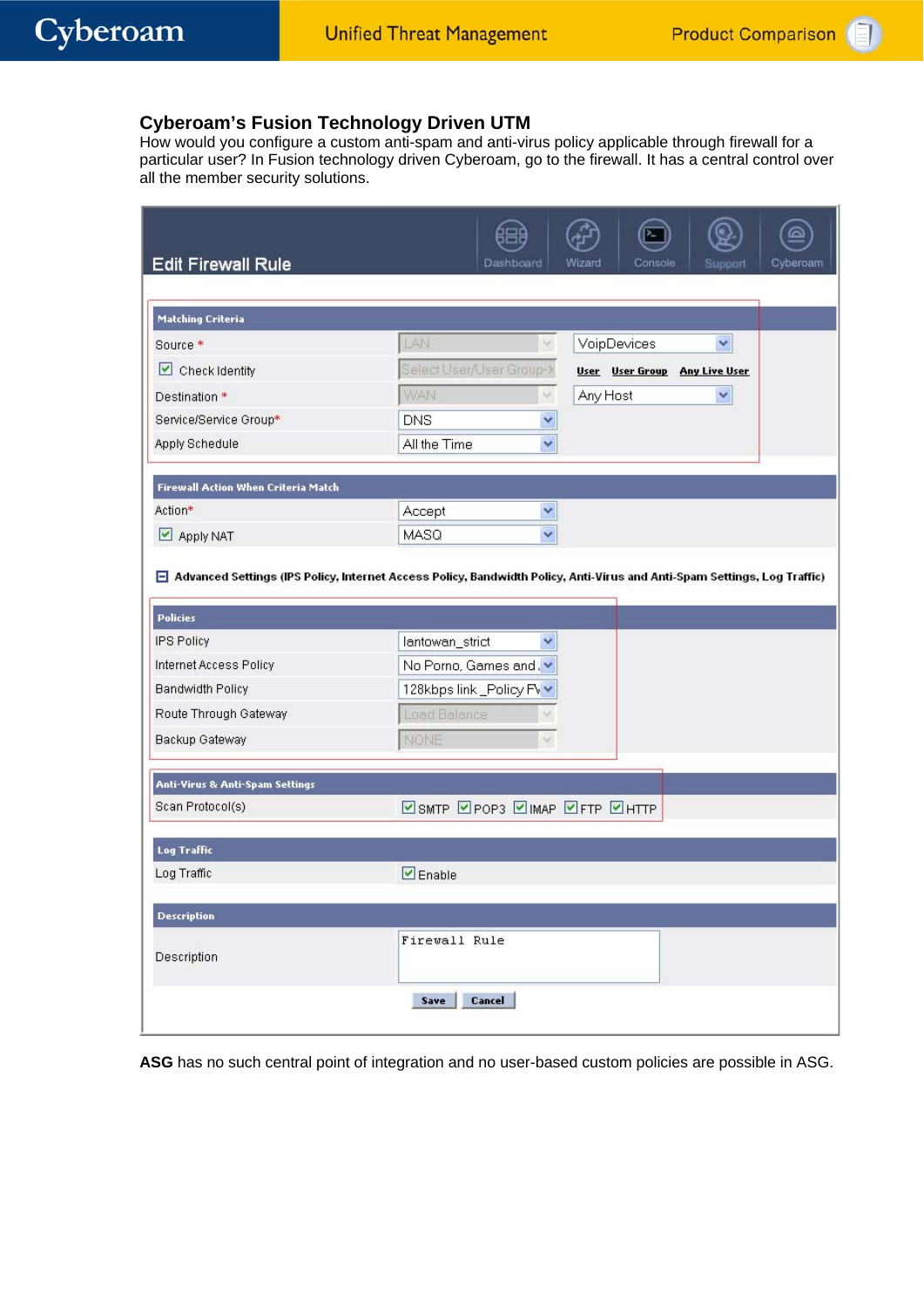## **ASG does not have Traffic Discovery feature**

Cyberoam's Traffic Discovery feature enables real time visibility of bandwidth consumption and data transfer for every:

- User
- IP Address
- **Application**

Check a sample screen shot given below.

| <b>User wise Live Connections</b> |                                  |                              | $\tilde{\phantom{a}}$<br>Support                   | Wizard                                               | Cyberoam                           | Help                    | <b>REAL</b><br>Logout          |
|-----------------------------------|----------------------------------|------------------------------|----------------------------------------------------|------------------------------------------------------|------------------------------------|-------------------------|--------------------------------|
| <b>User Name</b>                  |                                  | <b>Data Transfer Details</b> |                                                    | <b>Connection Details</b>                            |                                    |                         |                                |
|                                   | <b>Upload</b><br><b>Transfer</b> | Download<br><b>Transfer</b>  | <b>Upstream</b><br><b>Bandwidth</b><br>(Khits/sec) | <b>Downstream</b><br><b>Bandwidth</b><br>(Khits/sec) | <b>Total</b><br><b>Connections</b> | LAN<br><b>Initiated</b> | <b>WAN</b><br><b>Initiated</b> |
| μž<br>in jane@elitecore W E       | 2.28 MB                          | 31.94 MB                     | 204.37                                             | 2611.77                                              | 1713                               | 1713                    | $\circ$                        |
| <b>ICMP</b>                       | 1.08 KB                          | 0.82 KB                      | 0.43                                               | 0.05                                                 | $\overline{4}$                     | 4                       | $\circ$                        |
| <b>DNS</b>                        | 1.73 KB                          | $0.0K$ B                     | 6.41                                               | 0.00                                                 | 14                                 | 14                      | $\circ$                        |
| Cyberoam Authentication Service   | 2.22 KB                          | 0.84 KB                      | 0.59                                               | 0.22                                                 | 26                                 | 26                      | O                              |
| msnmessenger                      | 5.82 KB                          | 12.88 KB                     | 0.15                                               | 0.28                                                 | $\overline{3}$                     | 3                       | 0                              |
| ymsgr                             | 7.59 KB                          | 18.31 KB                     | 0.06                                               | 0.15                                                 | $\overline{\mathbf{1}}$            | 1                       | o                              |
| NetBios.                          | 21.13 KB                         | $0.0K$ B                     | 3.79                                               | 0.00                                                 | 32                                 | 32                      | 0                              |
| <b>SSL</b>                        | 69.9 KB                          | 436.38 KB                    | 5.71                                               | 31.05                                                | 48                                 | 48                      | 0                              |
| <b>SMTP</b>                       | 168.67 KB                        | 6.3 KB                       | 10.44                                              | 0.40                                                 | $\overline{\mathbf{3}}$            | 3                       | $\circ$                        |
| IMAP                              | 192.3 KB                         | 598.21 KB                    | 11.44                                              | 19.94                                                | 12                                 | 12                      | $\circ$                        |
| unidentified                      | 199.79 KB                        | 205.18 KB                    | 14.84                                              | 15.87                                                | 369                                | 369                     | O                              |
| http                              | 1.62 MB                          | 30.69 MB                     | 150.51                                             | 2543.82                                              | 1201                               | 1201                    | $\circ$                        |

### **Bandwidth Management Comparison**

| Cyberoam                              | <b>ASG</b>                               |
|---------------------------------------|------------------------------------------|
| Cyberoam supports identity based      | ASG does not support this feature.       |
| Bandwidth Management Policies.        |                                          |
| Cyberoam supports eight (8) levels of | ASG offers only offers two (2) levels of |
| priorities in Bandwidth Management.   | priority.                                |
| Cyberoam supports application based   | ASG does not support this feature        |
| bandwidth management.                 |                                          |

#### Complimentary to Compliance

Cyberoam's Web Filtering and On-Appliance Reporting are directly complimentary to compliance. It supports CIPAA, HIPAA, GLBA, SOX, PCI, and FISMA. All these facilities are provided at no extra cost. Apart from that if required, Cyberoam also supports its proprietary external reporting module. Astaro does not provide any of these facilities.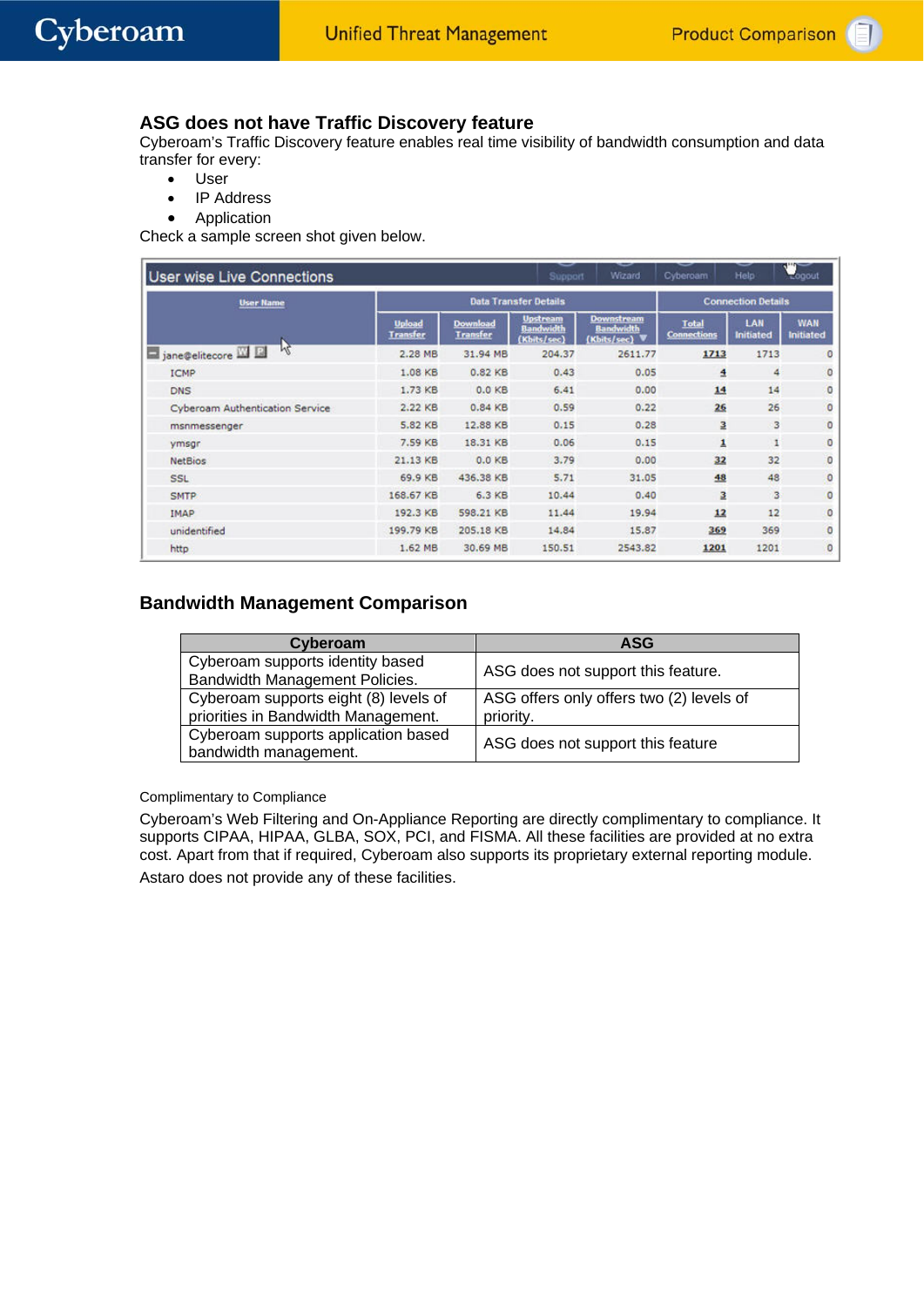# **Head to Head Comparison:**

| Points to Ponder                                                                                                                                                                                                                                                                                                                                                                                                                                                                           | <b>ASG</b>                                                                                                                                                                                                                                                                                                                                             | Cyberoam UTM                                                                                                                                                                                                                                                                                                                                                                                                                                                                                                                                                                                                             |
|--------------------------------------------------------------------------------------------------------------------------------------------------------------------------------------------------------------------------------------------------------------------------------------------------------------------------------------------------------------------------------------------------------------------------------------------------------------------------------------------|--------------------------------------------------------------------------------------------------------------------------------------------------------------------------------------------------------------------------------------------------------------------------------------------------------------------------------------------------------|--------------------------------------------------------------------------------------------------------------------------------------------------------------------------------------------------------------------------------------------------------------------------------------------------------------------------------------------------------------------------------------------------------------------------------------------------------------------------------------------------------------------------------------------------------------------------------------------------------------------------|
| <b>Enhanced Firewall decision Matrix:</b><br>Firewall is a primary security<br>component in network security.<br>If the decision matrix is expanded to<br>take more parameters into account,<br>the network control gets augmented.<br>In the blended threat scenario<br>where a user is targeted; identity is<br>an important decision and control<br>parameter.                                                                                                                          | ASG has an IP address based<br>firewall. Policy based decision<br>matrix is partially available, but is<br>quite inflexible and the GUI, once<br>more, makes it unwieldy.                                                                                                                                                                              | Cyberoam, in a paradigm shift, extends<br>the firewall's rule matching criteria to<br>include schedule and the user's identity.<br>Similarly, the firewall actions are<br>extended to include complete policy<br>based control over all the security<br>solutions like, content filtering, IPS,<br>Internet access management,<br>bandwidth management and anti-virus<br>and anti-spam scans.                                                                                                                                                                                                                            |
| Identity-based Access Management<br>- The Best ROI for Internet<br>Resources:<br>IAM is a combination of Identity,<br>time scheduling and access<br>management. This is a very potent<br>combination when all the UTM<br>constituent solutions use it. This<br>feature provides unparalleled<br>flexibility and security.                                                                                                                                                                  | ASG has an option of Time<br>Events under Definition section.<br>However it is only applicable to<br>the firewall policy. It is not used at<br>a granular level to control the<br>other security features of the<br>UTM.                                                                                                                               | Cyberoam's identity-based access<br>management feature is one of its<br>strongest features as it is a control<br>mechanism running common in all its<br>member security solutions.<br>Schedule based access reaches down<br>to the policies in all the solutions<br>providing seamless flexibility.<br>The cyclic access feature ensures that<br>a single student does not corner the<br>Internet resources in an educational<br>institute.                                                                                                                                                                              |
| Adaptable AV/AS Scans:<br>For most users, missing a legitimate<br>email is an order of magnitude<br>worse than receiving spam or virus.<br>There are times, you need a mail<br>and it gets classified as a virus or a<br>spam. This is detrimental and you<br>should have the right to choose,<br>what to allow and block.<br>The gateway AV/AS should also<br>watch over the full mail protocol<br>spectrum which includes SMTP,<br>IMAP and POP3 to guarantee<br>complete mail security. | ASG has two independent anti<br>virus engines: one for email and<br>virus protection and second for<br>Web security subscriptions.<br>AVIRA<br>1 <sub>1</sub><br>2.<br>Clam Anti Virus (Email<br>Virus Scanner)<br>In this maze of AV engines, the<br>integration and granular control<br>over them is lost.<br>ASG does not support IMAP<br>protocol. | Cyberoam UTM has an OEM with<br>Kaspersky Labs and it uses<br>Kaspersky's Gateway AV.<br>It is one of industry's best gateway<br>antivirus solutions. Using Cyberoam<br>UTM you can define custom spam<br>filtering rules based on sender or<br>recipient, IP address, mime header and<br>message size.<br>Cyberoam UTM also utilizes<br>configurable RBLs for complete anti-<br>spam coverage.<br>You have the flexibility to configure a<br>spam scan as per your needs, rather<br>than adjusting yourself to the way a<br>security solution operates.<br>Cyberoam UTM watches over the<br>complete protocol spectrum. |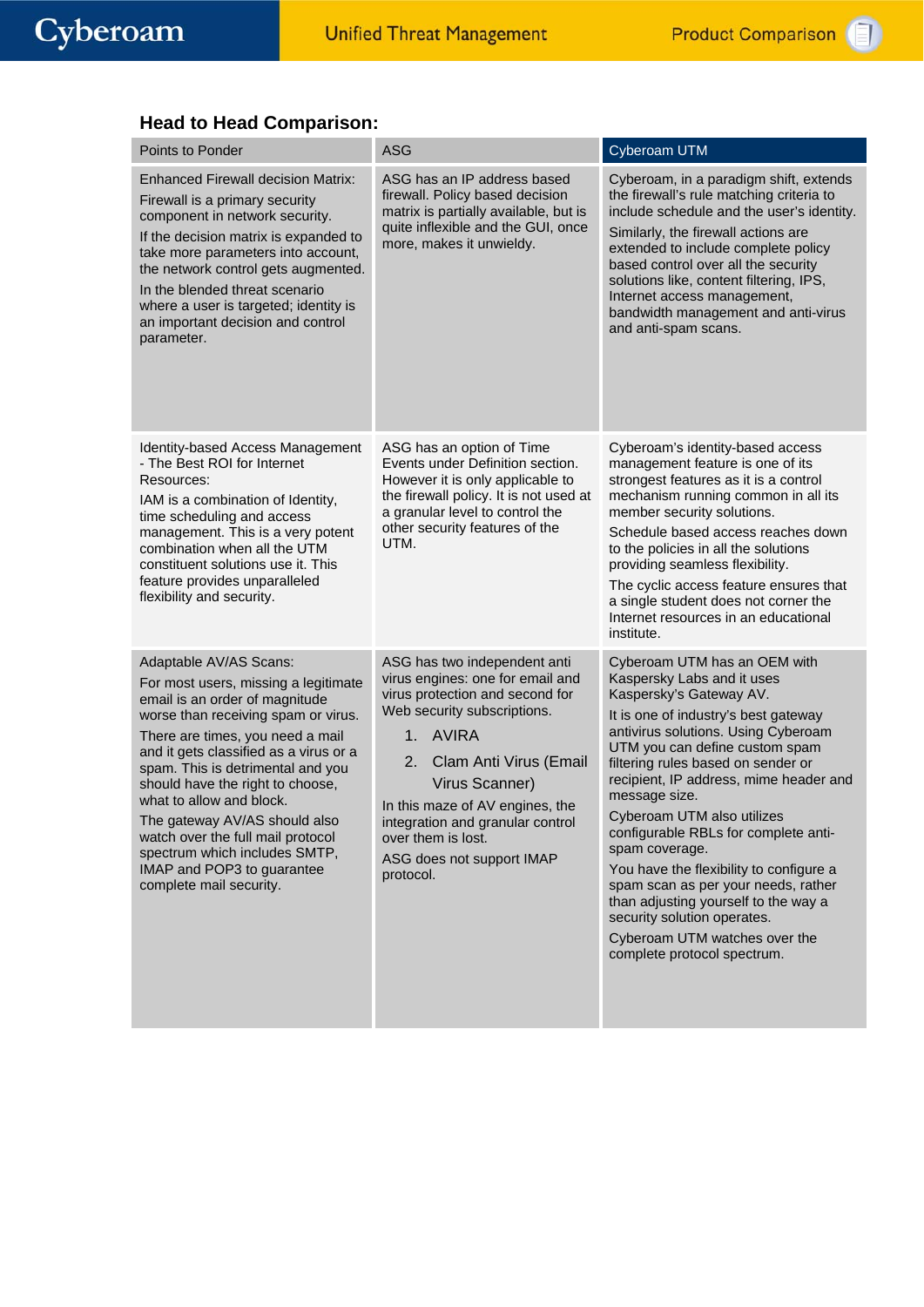| Points to Ponder                                                                                                                                                                                                                                                                                                                                                                                                                                                                                                  | <b>ASG</b>                                                                                                                                                               | Cyberoam UTM                                                                                                                                                                                                                                                                                                                                                                                                                                                                                                      |
|-------------------------------------------------------------------------------------------------------------------------------------------------------------------------------------------------------------------------------------------------------------------------------------------------------------------------------------------------------------------------------------------------------------------------------------------------------------------------------------------------------------------|--------------------------------------------------------------------------------------------------------------------------------------------------------------------------|-------------------------------------------------------------------------------------------------------------------------------------------------------------------------------------------------------------------------------------------------------------------------------------------------------------------------------------------------------------------------------------------------------------------------------------------------------------------------------------------------------------------|
| Identity-based IPS Policies and<br>Reporting:<br>To deploy security rules and policies<br>the administrator has to know his<br>target. IP addresses are not target<br>enough.<br>Most potent intrusion attempts are<br>attempted from inside a network. In<br>IP address based IPS reporting the<br>identity gets lost.                                                                                                                                                                                           | ASG does not have identity<br>based IPS reporting and control.                                                                                                           | Cyberoam UTM provides IP address<br>and User based reports. Providing<br>complete visibility, it thwarts anonymity<br>in DHCP, Wireless and Computer<br>sharing environments, and in case of<br>threat detection; it reduces the<br>administrator's reaction time.<br>You can contact the erring user and<br>educate him too.                                                                                                                                                                                     |
| Tunable IPS Policies and Custom<br>IPS Signatures:<br>Blanket policies, over time force you<br>to open security loop holes.<br>Customized policies provide you the<br>comfort to deploy customized IPS<br>policies as per your needs.<br>Custom IPS signatures reach<br>deeper than a firewall and antivirus<br>to protect the network.                                                                                                                                                                           | ASG has blanket IPS policies<br>which do not provide any leeway<br>to the administrator.<br>It does not have the facility to<br>import and use custom IPS<br>signatures. | IPS can be plagued by false alarms.<br>Cyberoam UTM provides you the ability<br>to attach an individual IPS policy to a<br>combination of source, destination,<br>application, identity and schedule.<br>This leads to customization of each IPS<br>policy as per your needs and better<br>security.<br>Cyberoam UTM can also use custom<br>IPS signatures.                                                                                                                                                       |
| User and Policy based Bandwidth<br>Management:<br>A Bandwidth management solution<br>should provide the flexibility and<br>power for policy based bandwidth<br>management.<br>Bandwidth management is not mere<br>traffic control.<br>It is a well known fact that<br>unplanned bandwidth addition<br>without intelligent management,<br>does not help.                                                                                                                                                           | ASG has no granular bandwidth<br>management.                                                                                                                             | Cyberoam UTM provides user and<br>policy based bandwidth management.<br>It also provides individual upstream and<br>downstream bandwidth control.<br>Using Cyberoam UTM you can provide<br>QoS to a combination of source,<br>destination and service/service group<br>by committing bandwidth to users,<br>applications and servers based on time<br>schedules.<br>Cyberoam UTM has user-wise<br>bandwidth distribution and control over<br>bandwidth usage individually both:<br><b>Upstream and Downstream</b> |
| Data Transfer Accounting and<br>Control:<br>Data transfer accounting and control<br>helps you see the actual bandwidth<br>consumption by an individual or an<br>application. This feature also helps<br>find the exact Internet usage costing<br>in case of fixed data transfer quotas.                                                                                                                                                                                                                           | ASG does not have this feature.                                                                                                                                          | Cyberoam UTM provides a<br>comprehensive, application and user<br>based data transfer accounting and<br>control.<br>This feature comes in handy in<br>educational institutions where Internet<br>consumption per individual is important.                                                                                                                                                                                                                                                                         |
| Gateway Failover and Load<br>Balancing:<br>In case of multiple ISP links, a<br>failover solution is indispensable.<br>However the criteria for classifying<br>an ISP link as "non-working" are<br>critical. There are times that a<br>mission critical application is<br>unreachable through a specific ISP<br>link, while the same is reachable<br>through the other one.<br>In this case the failover solution<br>should take over.<br>In case of multiple gateway support,<br>load balancing is indispensable. | ASG does not support multiple<br>gateways. It can only support two<br>(2) WAN links.                                                                                     | Cyberoam UTM supports complex rules<br>to check the network status of a<br>particular application.<br>Cyberoam UTM can detect and mange<br>a link failure for the true use of Internet.                                                                                                                                                                                                                                                                                                                           |